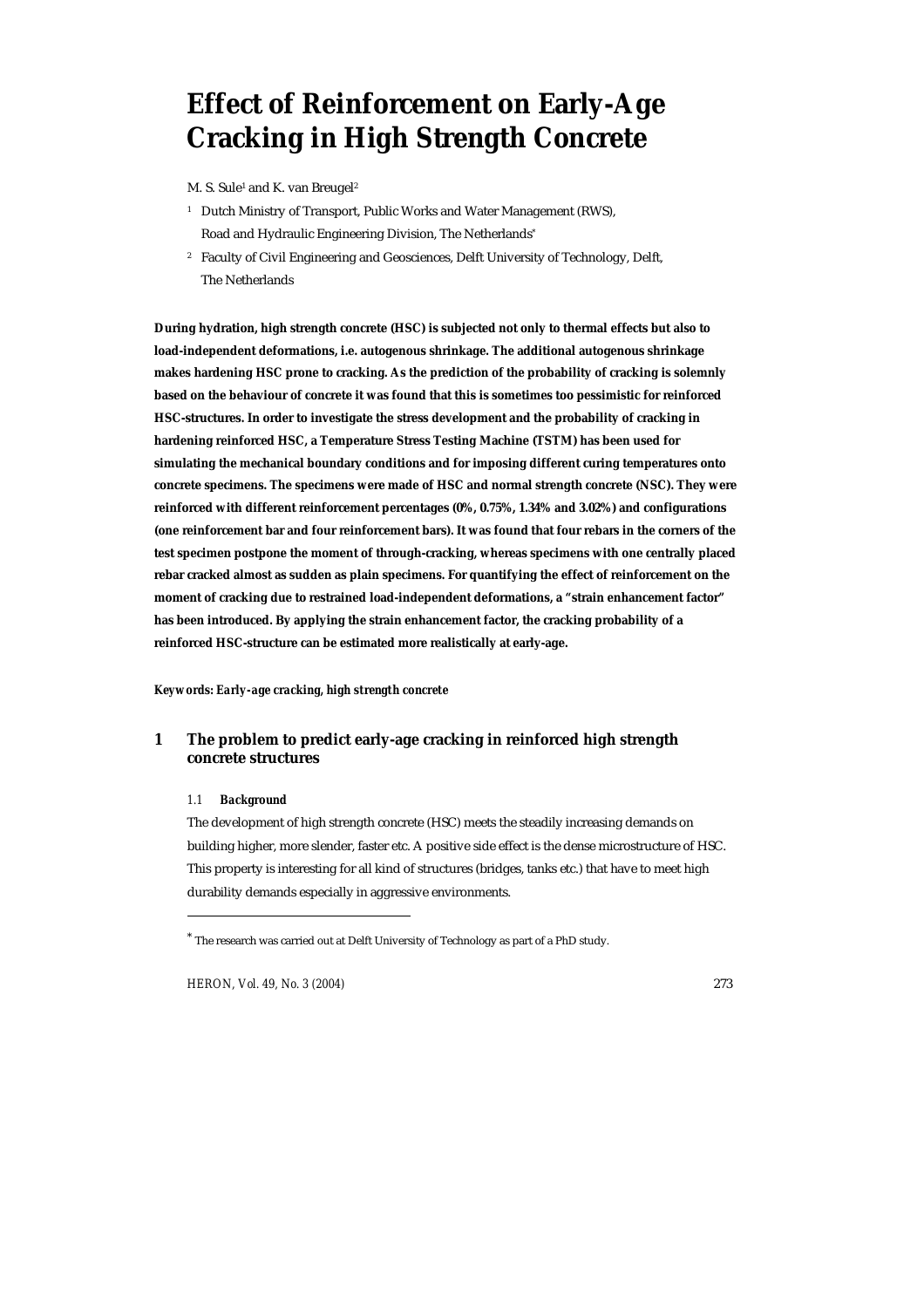Unfortunately, HSC also has a disadvantage. It is prone to early-age cracking. Therefore a lot of research has been done to predict the probability of cracking of hardening HSC. However, in practice it has been observed that reinforced HSC-structures are sometimes less sensitive to earlyage cracking than expected. The question is therefore:

*How prone are reinforced HSC-structures really to early-age cracking?* 

Or, in other words:

*How does reinforcement affect the probability of cracking?.* 

In order to judge the probability of cracking of hardening concrete structures both temperature criteria (as discussed by *Emborg and Bernander* 1994) and stress criteria (*Lokhorst* 2001) are used in practice. Therefore temperature differences are limited in a structure or shrinkage reducing agents are added to the concrete mixtures to reduce autogenous shrinkage strains and consequently slow down the stress development and reduce the resulting stresses.

In order to control early-age cracks a crack distributing reinforcement is applied. This reinforcement distributes cracks and consequently reduces their widths. As a result a large number of smaller cracks form instead of a few through-cracks. This means that due to the formation of fine cracks the strain capacity of a reinforced concrete element can be increased before the occurrence of through-cracks. However, this positive effect of reinforcement has not been quantified up to now for hardening concrete. An adequate criterion for judging the "strain enhancing effect" of reinforcement might best be taken into account with a strain criterion.

In order to determine a minimum reinforcement ratio needed to postpone the occurrence of through-cracks and to control crack widths at early-age, the bond behaviour between hardening concrete and reinforcement steel has to be known. Up to now, crack width calculations have been based on bond behaviour between hardened concrete and reinforcing steel. It is not known if these existing models can also be applied to hardening concrete, especially hardening HSC. The above mentioned uncertainties about the behaviour of reinforced HSC-structures during the hardening phase may lead to conservative assumptions for the determination of the required

reinforcement ratios.

#### *1.2 Point of departure*

The stress development and the probability of cracking in early-age concrete has been investigated by different researchers. In order to simulate stress development due to restrained early-age deformations, a Temperature Stress Testing Machine (TSTM) has been built at Delft University of Technology (*Lokhorst 2001)*. For the here reported research there was no need to adapt or change this set-up.

In literature bond stress-slip relationships always refer to hardened concrete. Knowing that bond stress depends, among other things, on the strength development of concrete, a bond stress-slip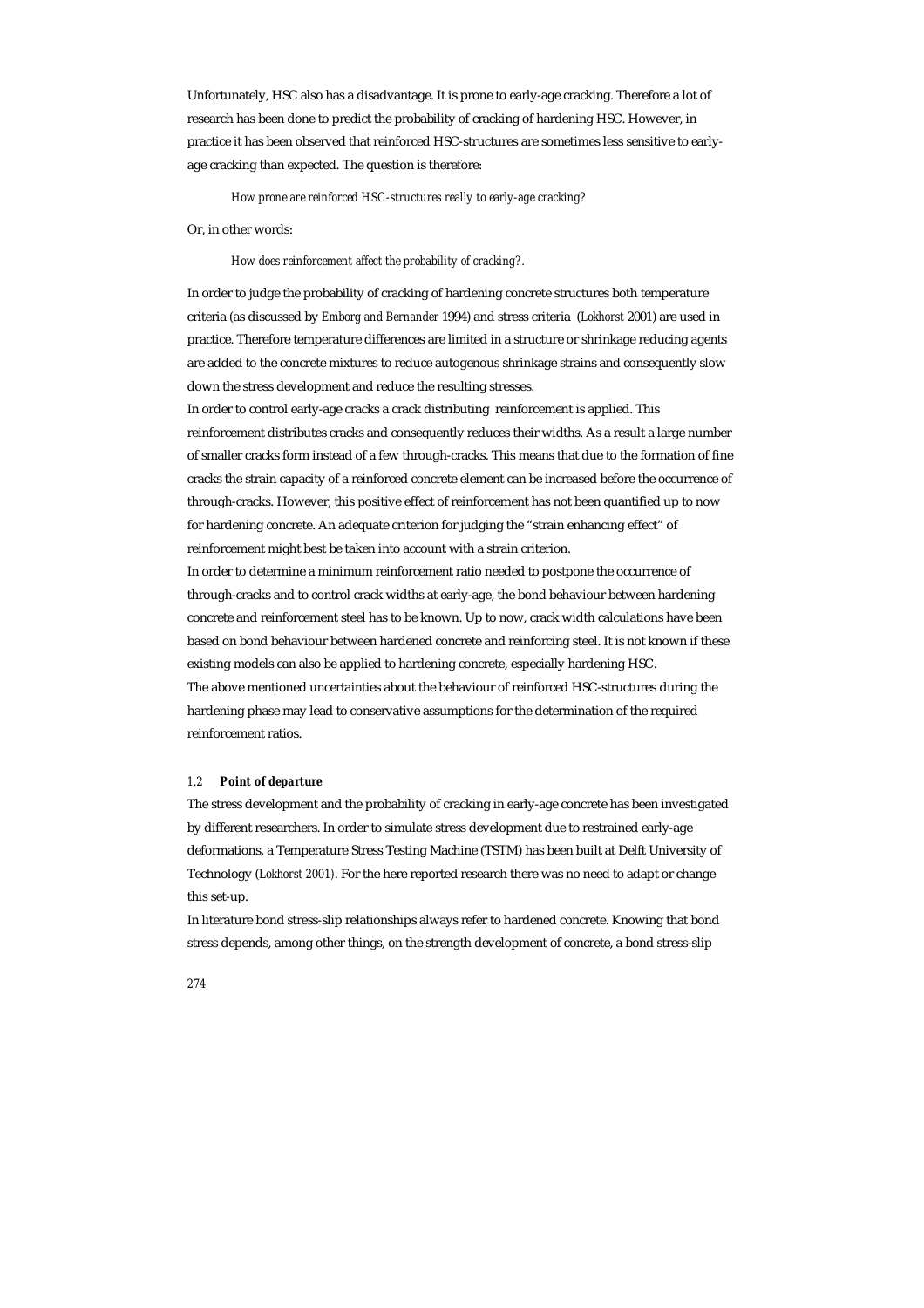relationship had to be found that accounts for this development. This was done with the help of pull-out tests. The experiments and their results are not discussed here but in *Sule & Van der Veen (2002).*

# **2 Experimental research on stress development and cracking behaviour of reinforced concrete**

#### *2.1 Aim of the experimental research*

The aim of the experiments performed in this study is to give more information about how reinforcement affects the stress development and the cracking behaviour of a specimen subjected to restrained early-age deformations. For this purpose experiments were performed on sealed concrete specimens in the laboratory in order to measure exclusively thermal and autogenous deformations. Drying shrinkage is not considered, since it hardly plays a role for through-cracking at very early ages (plastic shrinkage ignored). The observed behaviour of early-age reinforced concrete specimens serves to predict stress development and the moment of cracking.

#### *2.2 Types of experiments*

The development of concrete properties has to be known to quantify stress development due to restrained early-age deformations. Therefore cube compressive strength and the E-modulus have been tested. The results are discussed by the author in *Sule 2003*. In order to get more information about the development of bond strength pull-out tests were performed *(Sule & Van der Veen 2002)*. Furthermore the load-independent deformations of a plain and a reinforced specimen have been measured giving an indication of the restraining effect of reinforcement on the free deformation. Last but not least the stress development and the moment of cracking of a reinforced specimen were obtained from the measurements in the Temperature Stress Testing Machine (TSTM). In Table 1 the tested reinforcement diameters (6, 8, 12, 16, 25 mm) and configurations (one and four rebars) are summarized. Due to the limited load capacity of the TSTM, the concrete cross section had to be reduced for HSC (from originally 150 x 150 mm<sup>2</sup> to 150 x 100 mm<sup>2</sup>). This explains the difference of the reinforcement ratios used in NSC and HSC (Table 1). Four reinforcing bars were placed in the corners of the specimen with a concrete cover of 20 mm. One reinforcing bar was placed centrically in the cross section.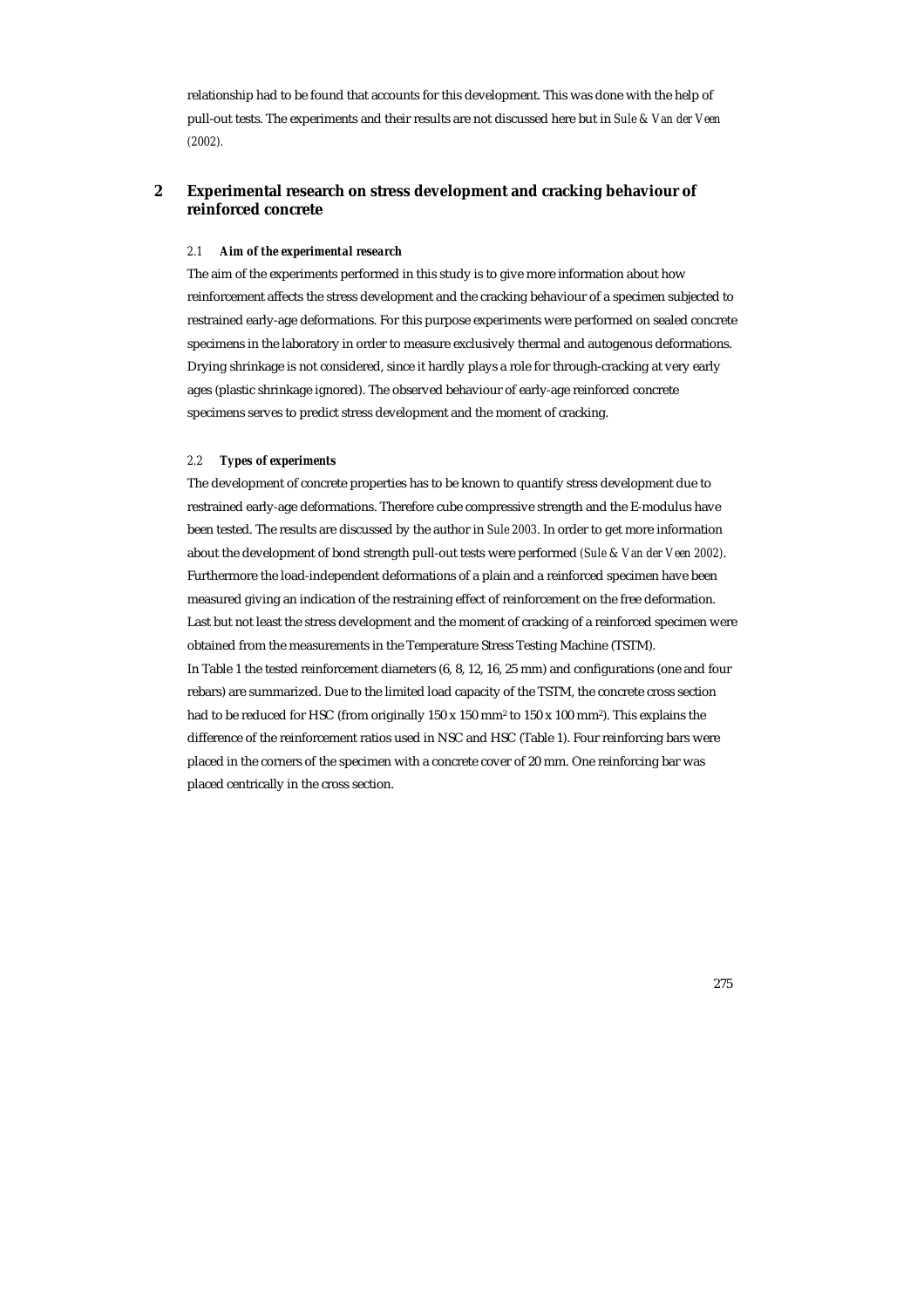| Table 1: List of experiments performed in the TSTM. |
|-----------------------------------------------------|
|-----------------------------------------------------|

| concrete    | <b>cross</b>   | reinforcement            | reinforcement | temperature                                                   |
|-------------|----------------|--------------------------|---------------|---------------------------------------------------------------|
| composition | section        | configuration            | ratio $[\%]$  | development                                                   |
|             | ${\rm [mm^2]}$ |                          |               |                                                               |
| <b>HSC</b>  | 150x100        | $\overline{\phantom{a}}$ |               | semi-ad. $(2 \text{ tests})$ , $20^{\circ}$ C, $40^{\circ}$ C |
| <b>HSC</b>  | 150x100        | $1 \oslash 12$           | 0.76          | semi-ad., 20°C                                                |
| <b>HSC</b>  | 150x100        | $4\varnothing6$          | 0.76          | semi-ad., 20°C                                                |
| <b>HSC</b>  | 150x100        | $1\varnothing 16$        | 1.36          | semi-ad., 20°C, 30°C, 40°C                                    |
| <b>HSC</b>  | 150x100        | $4\oslash 8$             | 1.36          | semi-ad. (3 tests),                                           |
|             |                |                          |               | 20°C, 30°C, 40°C                                              |
| <b>HSC</b>  | 150x100        | $1 \varnothing 25$       | 3.38          | semi-ad., 20°C                                                |
| <b>HSC</b>  | 150x100        | $4\varnothing12$         | 3.11          | semi-ad. (3 tests), 20°C                                      |
| <b>NSC</b>  | 150x150        |                          |               | semi-ad.                                                      |
| <b>NSC</b>  | 150x150        | $1\varnothing 16$        | 0.90          | semi-ad.                                                      |
| <b>NSC</b>  | 150x150        | $4\oslash 8$             | 0.90          | semi-ad.                                                      |
| <b>NSC</b>  | 150x150        | $1 \varnothing 25$       | 2.23          | semi-ad.                                                      |
| <b>NSC</b>  | 150x150        | $4\varnothing12$         | 2.05          | semi-ad.                                                      |

# *2.3 Experimental programme*

## *2.3.1 Material*

In this research project a NSC and a HSC have been investigated. The mixtures, given in Table 2, were chosen from earlier research projects for two reasons. Firstly, in order to see if experiments are well reproducible and secondly in order to refer to the concrete properties investigated earlier *(Sule et al. 2000)*.

*Lokhorst (2001)* investigated NSC with Portland and Blast furnace slag cement and different w/cratios. This concrete mixture (P-05), based on Portland cement with a w/c-ratio of 0.5, is also used in this research project. *Koenders (1997)* investigated, among other things, the behaviour of a HSC (B85 called *spobmod\_2*) with a w/c-ratio of 0.33 that was used in an in-situ cast cantilever bridge.

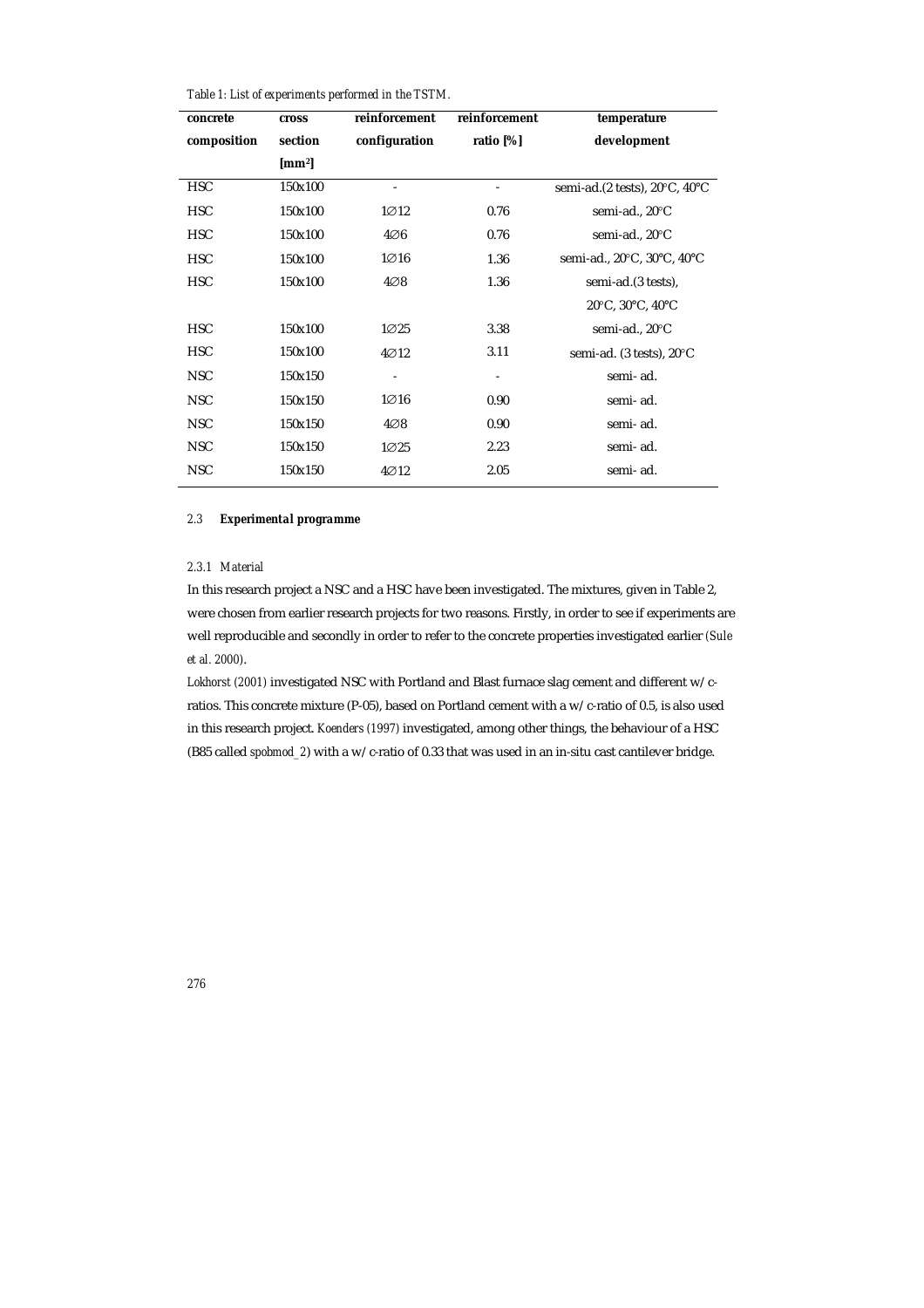## *Table 2: Concrete compositions in kg/m3.*

|                                                       | <b>NSC</b>        | <b>HSC</b>        |
|-------------------------------------------------------|-------------------|-------------------|
|                                                       | kg/m <sup>3</sup> | kg/m <sup>3</sup> |
| Water                                                 | 175.0             | 125.4             |
| CEM III/B42.5 LHHS                                    | -                 | 237.0             |
| <b>CEM I 52.5 R</b>                                   | $\qquad \qquad -$ | 238.0             |
| <b>CEM I 32.5 R</b>                                   | 350.0             |                   |
| Slurry microsilica (50/50)                            | -                 | 50.0              |
| Superplasticizer BV1(based on lignosulfanate)         | -                 | 1.0               |
| Superplasticizer FM951 (based on naftaleen sulfanate) |                   | 9.5               |
| Gravel 4 - 16 mm                                      |                   | 973.5             |
| Gravel 4 - 8 mm                                       | 827.6             |                   |
| Sand $0 - 4$ mm                                       | 1011.5            | 796.5             |

In the experiments, use was made of hot rolled ribbed reinforcing steel FeB 500 HWL.

# *2.3.2 Curing temperature*

All specimens were poured from the same batch of concrete and were cured under the same conditions: isothermal (20°C, 30°C, 40°C) or semi-adiabatic.

Semi-adiabatic curing conditions are often also known as "realistic" curing conditions. The temperature develops freely due to the hydration process similar to the temperature development in real structures. Figure 1 shows the characteristic semi-adiabatic temperature developments measured in NSC (left) and HSC (right) which generate thermal deformations of the specimens.



*Figure 1: Temperature development of NSC (left) and HSC (right) under semi-adiabatic curing.* 

HSC undergoes additional autogenous deformations which can be exclusively registered under curing at a constant temperature (isothermal curing).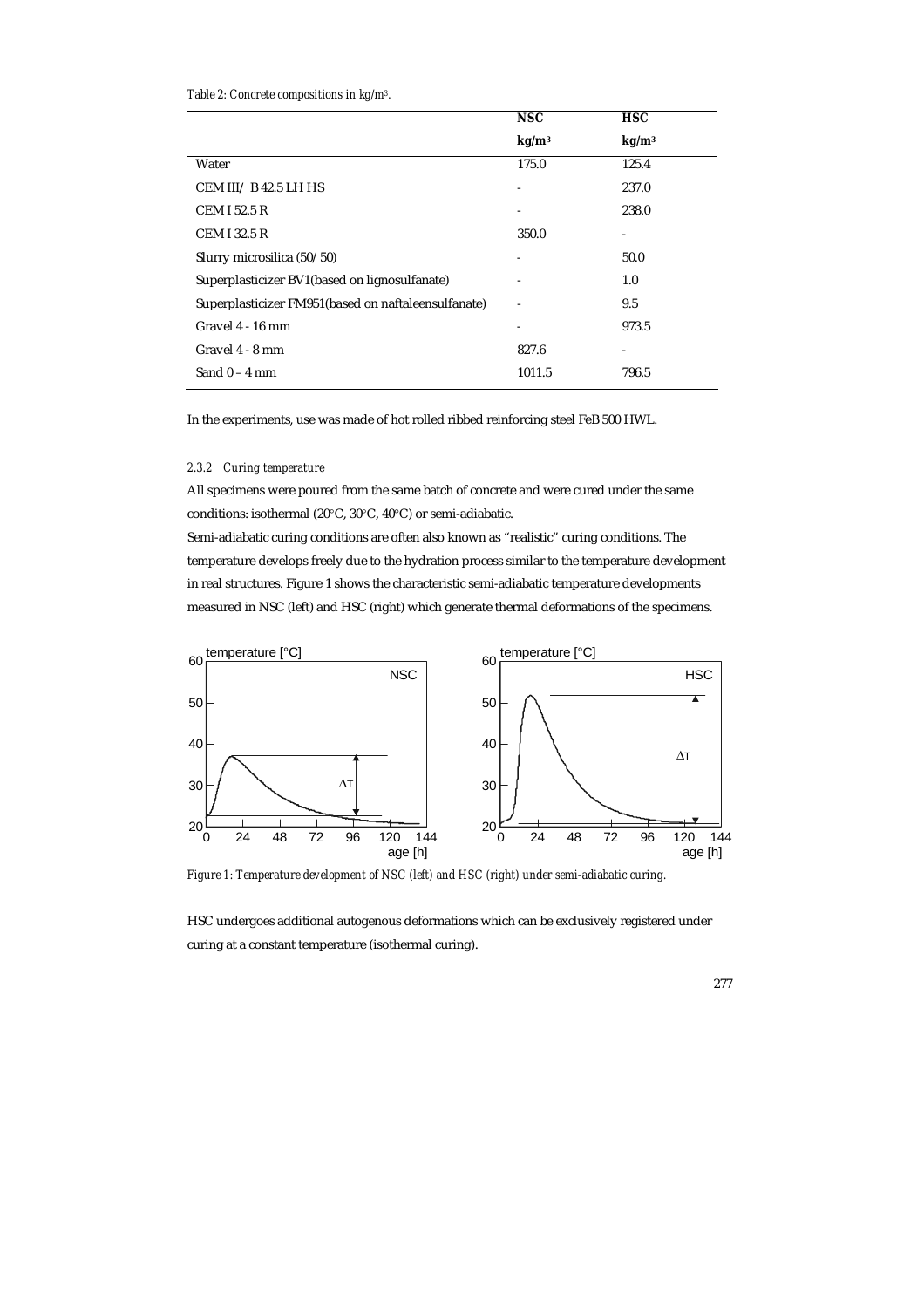In order to obtain the desired temperature history all specimens were cast in temperature controlled moulds which were controlled by five cryostats connected to a personal computer. In a closed loop control the temperature of the water in a cryostat was adjusted to the required temperature. For the semi-adiabatic curing condition the temperature development was measured in *one* specimen and was then imposed onto the other specimens. Consequently the hydration process in all specimens developed at the same rate. This ensured that properties measured in the experiments related to the same degree of hydration. In isothermally cured experiments the temperatures of *all* specimens were controlled directly by the PC.

## *2.4 Experimental set-up*

#### *2.4.1 Measuring self-induced stresses in the TSTM*

The Temperature Stress Testing Machine (TSTM) is a horizontal steel frame in which hardening concrete specimens can be loaded in compression and in tension under various hardening conditions (Figure 2, *Lokhorst, 2001*). With the help of temperature controlled moulds any thermal condition can be realised. Both load-controlled and deformation-controlled experiments can be performed.



*Figure 2: The Temperature Stress Testing Machine (top view - schematic).* 

In this research work all TSTM-experiments were fully restrained. Therefore the measuring distance of 750 mm was kept constant. Depending on the concrete deformations, compressive and tensile forces had to be applied to adjust the measuring distance. This is realised with help of an hydraulic actuator. The specimen is hold with a dovetailed interlock between the concrete specimen and the frame. Two steel claws hold the dovetailed specimen. One of the claws is fixed to the frame, the other lies on roller-bearings and can be moved with a hydraulic actuator. The claws are pre-stressed to avoid slip of the specimen if the load changes from compression to tension.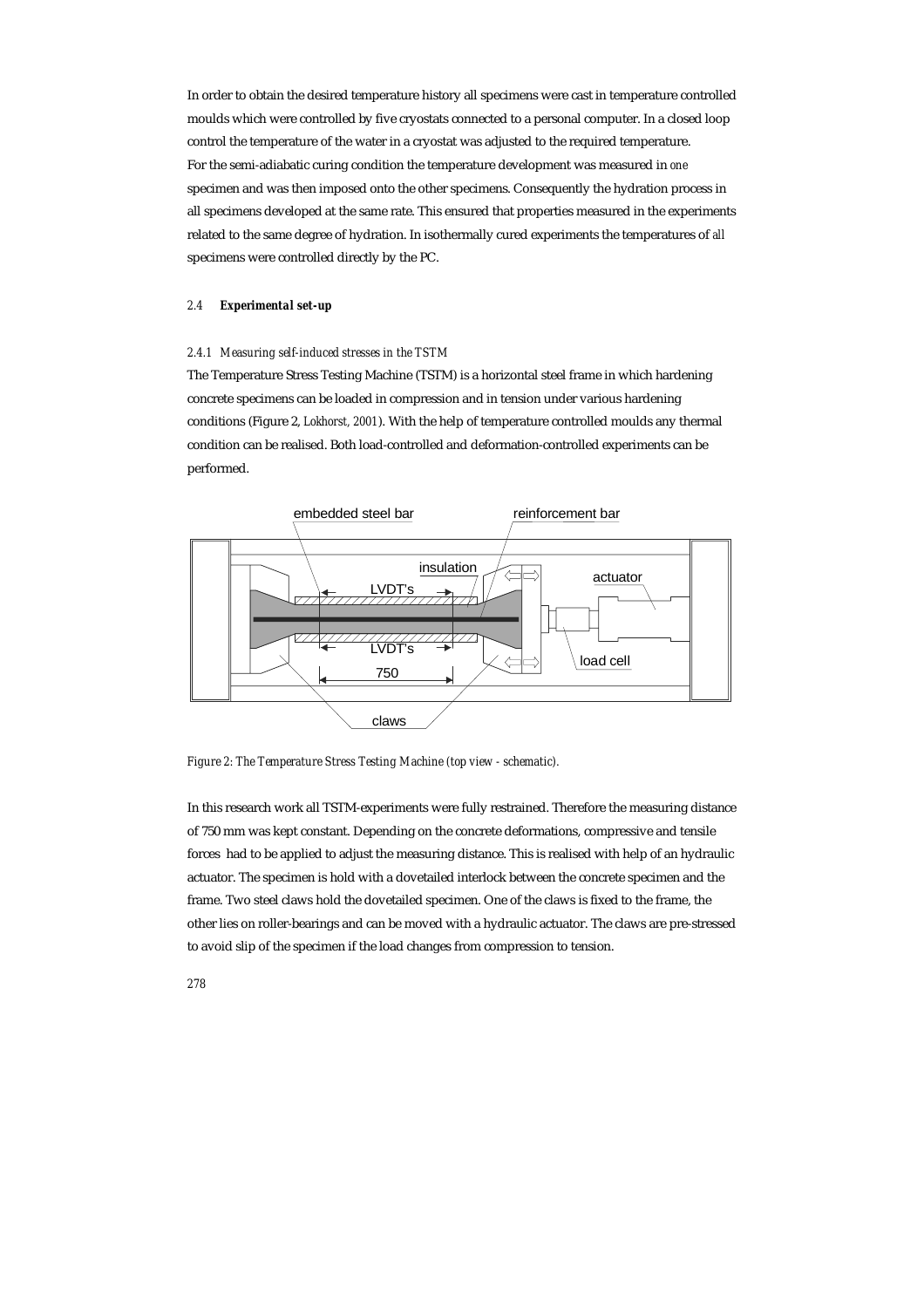As shown in Figure 2 the specimen was cast in a combined mould that consisted of an insulated temperature controlled mould for the middle part of the specimen and the claws surrounding the two ends of the specimen. A short formwork was fixed to the claws. This formwork formed a smooth transition between the straight insulated mould and the slanting inner sides of the claws. Originally, the cross section of the specimen was  $150 \times 150$  mm<sup>2</sup>. As the capacity of the machine was limited to 100 kN in compression and tension this cross section had to be reduced for testing the cracking behaviour of HSC at early-age. The cross section of HSC specimens was therefore 150 x 100 mm<sup>2</sup>.

The measurements started as soon as concrete had sufficient stiffness. This varied from 5 to 12 hours after mixing depending on the concrete mixture and hardening temperature.

#### *2.4.2 Measuring load-independent deformations in the ADTM*

The load-independent deformations during hardening have been determined with unrestrained specimens. This set-up is also called the Autogenous Deformation Testing Machine (ADTM). In this research project two ADTMs were used. In the first ADTM a plain specimen was tested and in the second a reinforced one. In the latter it was investigated how reinforcement influences loadindependent deformation.

The inner dimensions of the ADTM-mould was 1000 mm x 150 mm x 150 mm (length, width, height) for a plain specimen. The free deformation of a reinforced specimen was measured at a specimen with cross section of 150 mm  $\times$  150 mm for NSC and 150 mm  $\times$  100 mm for HSC in accordance with the TSTM-mould (Chapter 2.4.1).

The load-independent deformations were measured with 4 LVDT's in total *(Lokhorst, 2001)*. Two LVDT's at each long side of the ADTM measured the load-independent deformation of a plain specimen over a length of 750 mm and of a reinforced specimen over the length of 800 mm.

## **3 Results of ADTM and TSTM-experiments**

## *3.1 General remarks concerning the presentation of the results*

Deformations are presented as strain by dividing the measured value by the measurement length of 750 mm in an unreinforced ADTM-specimen and by 800 mm in a reinforced one. Stress developments are presented as they were measured. This means nominal stresses <sup>σ</sup>*n* are shown that are calculated by dividing the measured forces by the total cross section (Atotal=15000 mm<sup>2</sup> for HSC and  $A_{total}$ =22500 mm<sup>2</sup> for NSC). For more graphs on experimental results than presented in this chapter reference is made to *Sule et al. (2000 and 2001a)*.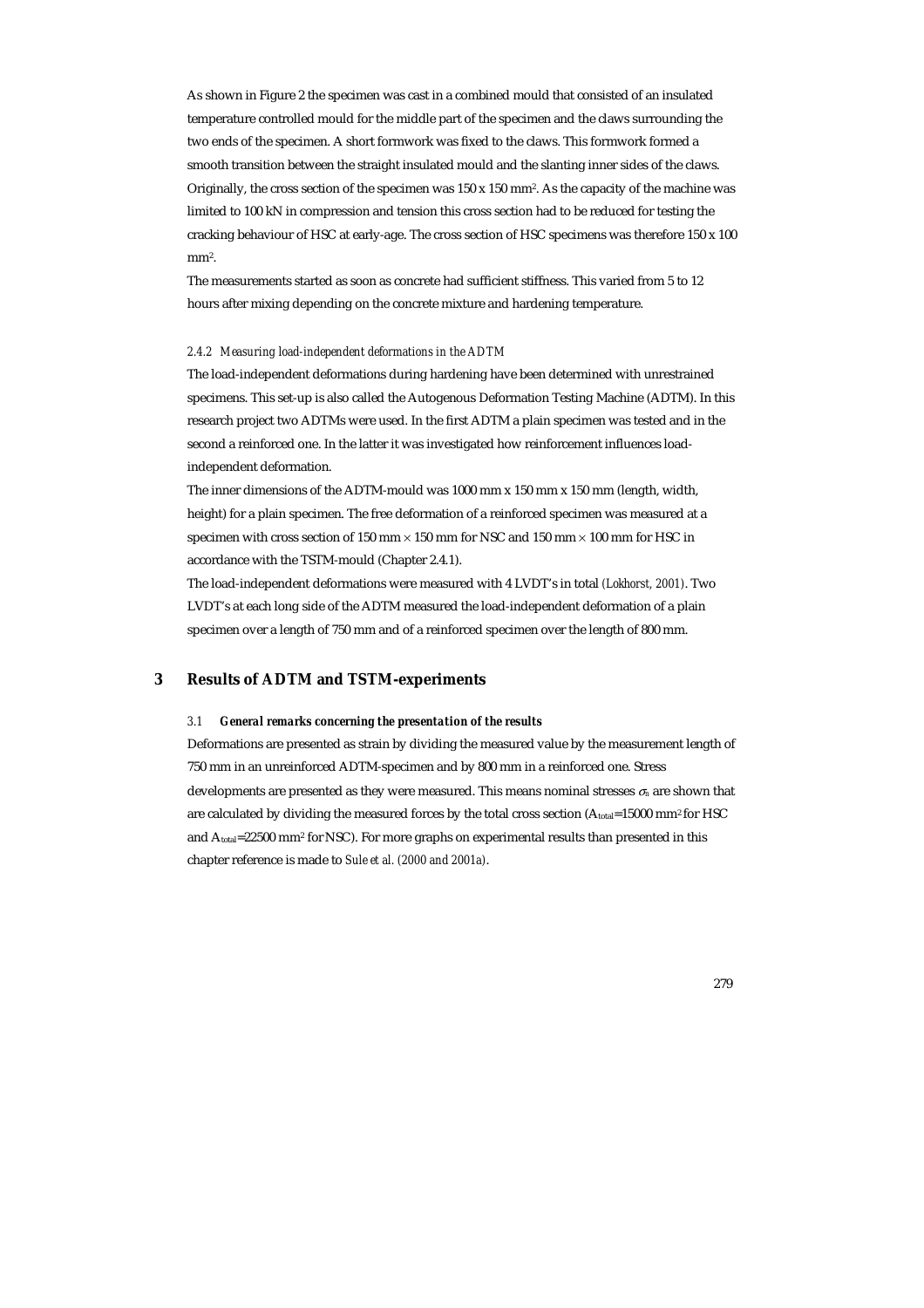#### *3.2 Effect of reinforcement on autogenous deformation*

The general idea of the effect of reinforcing bars is that they provide inner restraint of concrete deformations. This was found in specimens cured isothermally at 20°C (Figure 3), 30°C and 40°C (Table 3). It was found that this restraining effect decreases with increasing temperature. This could be attributed to the complexity of the test execution where it is much more difficult to assure a constant temperature at higher temperatures than at room temperature.



*Figure 3: Effect of reinforcement percentage on autogenous deformations measured at 20°C curing temperature in specimens reinforced with four rebars (left) and one rebar (right).* 

| test name            | concrete   | T                    | Etotal, plain | <b>Reinforce</b> | Etotal,reif | <b>Restraint</b> |
|----------------------|------------|----------------------|---------------|------------------|-------------|------------------|
|                      |            | $\lceil$ °C $\rceil$ | $[10^{-3}]$   | ment             | $[10^{-3}]$ | [%]              |
| T06R85i              | <b>HSC</b> | 20                   | 0.199         | $4\oslash 6$     | 0.163       | 18.1             |
| T12R85i              | <b>HSC</b> | 20                   | 0.184         | $1 \oslash 12$   | 0.145       | 21.2             |
| T08A85i              | <b>HSC</b> | 20                   | 0.213         | $4\oslash 8$     | 0.132       | 38.0             |
| T16A85i              | <b>HSC</b> | 20                   | 0.185         | $1\oslash 16$    | 0.153       | 17.3             |
| $T12A85i^*$          | <b>HSC</b> | 20                   | 0.182         | $4\oslash 12$    | 0.167       | 8.2              |
| T12A85ir             | <b>HSC</b> | 20                   | 0.198         | $4\oslash 12$    | 0.108       | 45.5             |
| T25A85i              | <b>HSC</b> | 20                   | 0.193         | $1\oslash 25$    | 0.160       | 17.1             |
| T08D85i <sup>*</sup> | <b>HSC</b> | 30                   | 0.179         | $4\oslash 8$     | 0.174       | 2.8              |
| T16D85i              | <b>HSC</b> | 30                   | 0.202         | $1 \oslash 16$   | 0.167       | 17.3             |
| T16E85ir             | <b>HSC</b> | 40                   | 0.205         | $1\oslash 16$    | 0.190       | 7.3              |

*Table 3: Autogenous deformations measured in reinforced HSC-specimens cured at different isothermal temperatures.* 

*\*) started too late*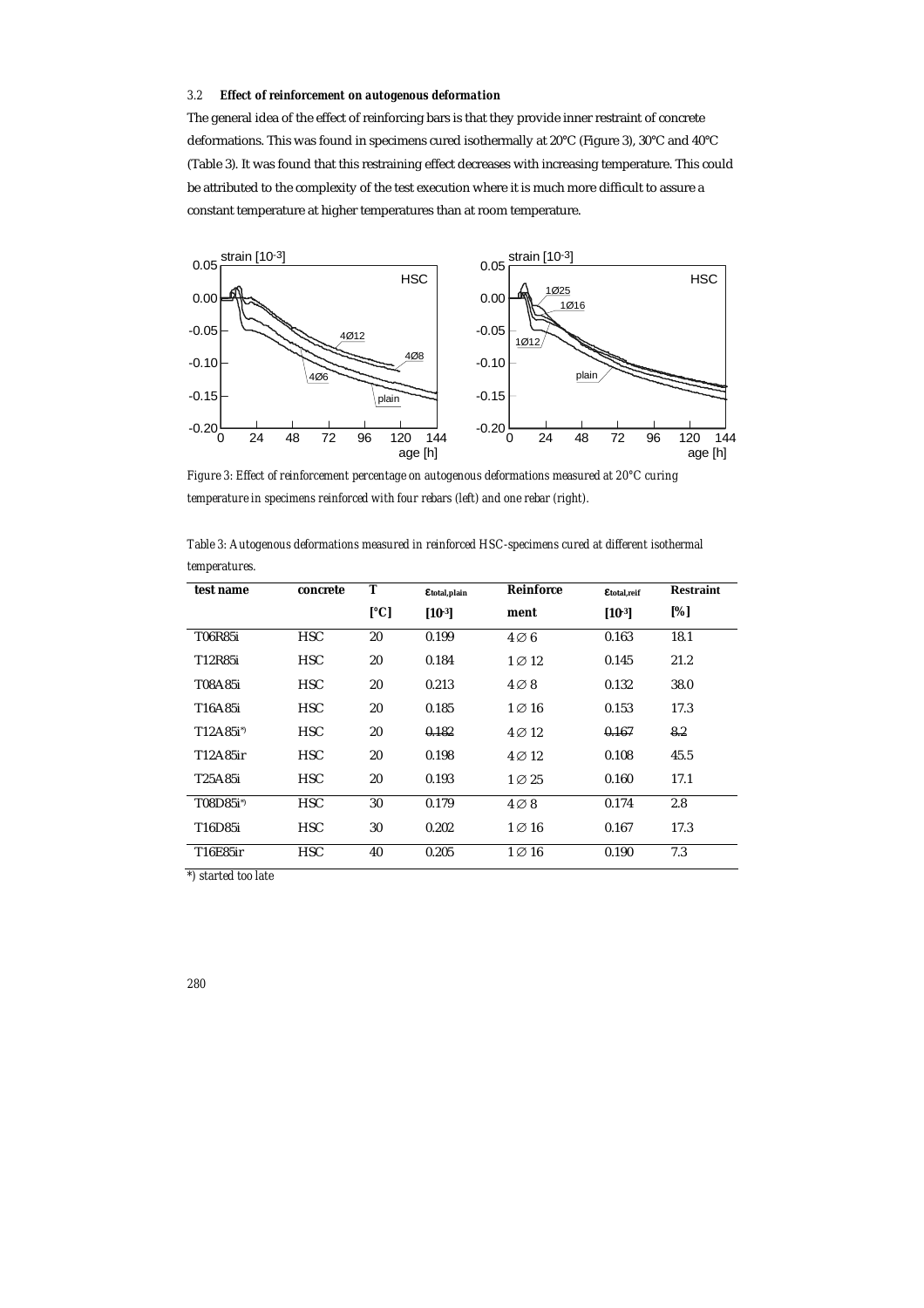On the basis of the experiments performed at 20°C the following trends had been noticed: similar to hardening concrete, four rebars restrain autogenous deformations more than one rebar. This effect can be explained by a bigger specific surface of four rebars compared to one rebar representing the same reinforcement percentage. A bigger specific surface can directly be translated to a higher interaction between rebar and concrete. Comparing specimens with four rebars it was found that a higher reinforcement percentage (increasing specific surface) generates more restraint.

#### *3.3 Stress development caused by restrained autogenous deformations*

#### *3.3.1 Effect of temperature on stress development*

The stress development caused by restrained autogenous deformations was tested under different isothermal curing conditions (20°C, 30°C and 40°C). In the first test series none of the specimens cured at 20°C and 30°C cracked during the test period of 144 h.



*Figure 4: Effect of curing temperature (left) and reinforcement percentage (right) on stress development under isothermal curing at 20°C.* 

As the question arose if the specimens might crack at a later moment some isothermal experiments at 20°C were run for 240 h. In the end it appeared that the strength development was always ahead of the stress development and none of the specimens cracked.

Higher curing temperatures accelerate the hydration process. Consequently autogenous shrinkage develops faster and stresses develop faster in specimens subjected to higher curing temperatures. Figure 4 (left) illustrates that this was also found in the experiments performed here. At 40°C the autogenous deformations caused a stress development which exceeded the strength development during the test period *(Sule & Van Breugel, 2001)* leading to cracking of the specimen.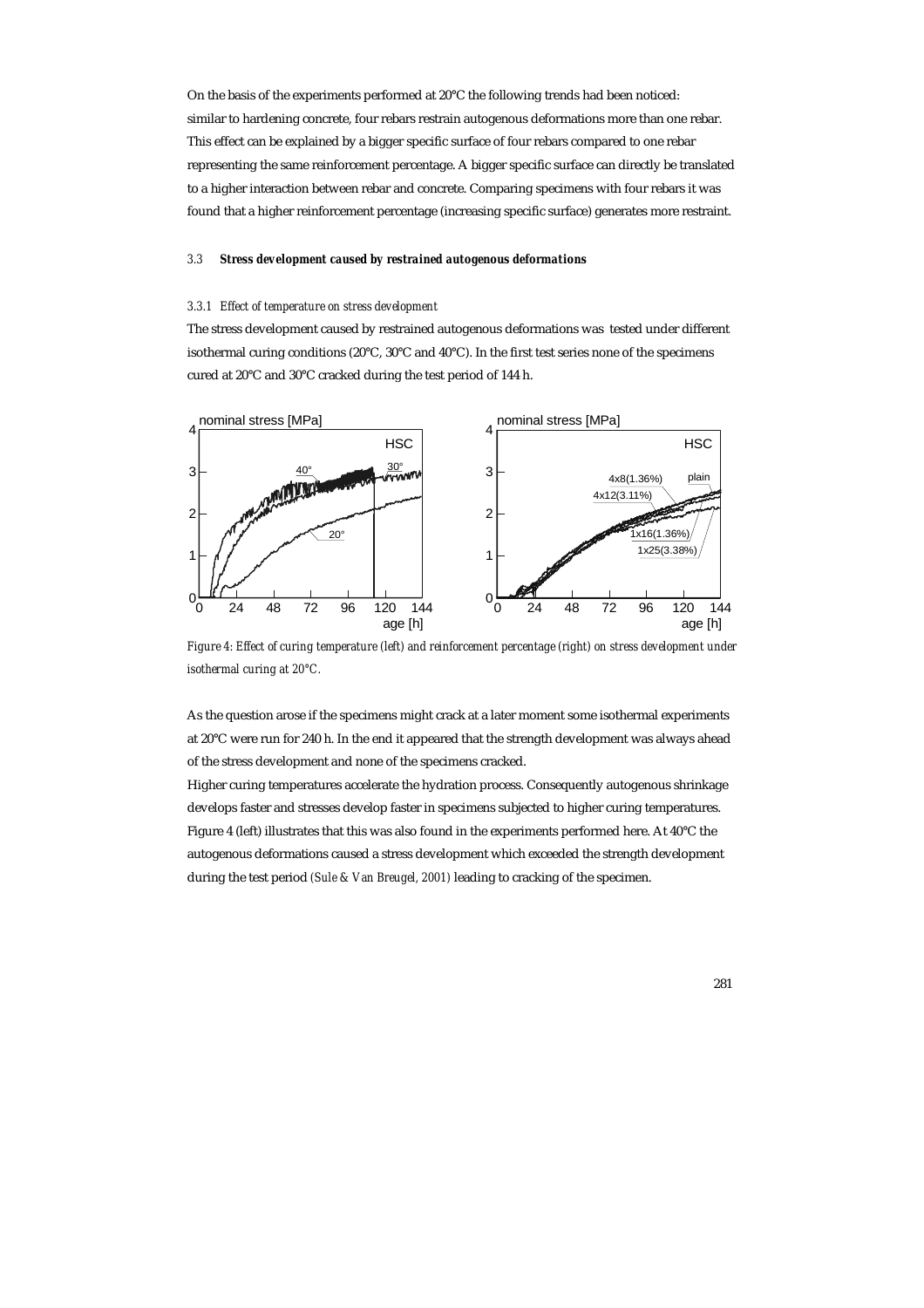#### *3.3.2 Effect of rebars on stress development*

Rebars restrain free deformation of concrete. In a totally restrained specimen, however, rebars will only be activated if concrete cracks. Otherwise rebars cannot move with respect to concrete. The effect of reinforcing bars on the stress development is therefore of minor importance as long as the specimen does not crack and as long as there are no thermal effects leading to contractions or expansions of the rebar generating stresses.

In all isothermal experiments there were naturally no (or only little) thermal effects due to which the rebar deformed. When comparing the measured (nominal) stress curves of different reinforced specimens and plain specimens cured at 20°C (Figure 4, right) it was found that they were nearly the same.

#### *3.4 Load-independent deformations under semi-adiabatic curing condition*

*3.4.1 Load-independent deformation of plain dummy specimens under semi-adiabatic curing*  In the NSC as used in the experiments load-independent deformations could almost completely be deduced from temperature changes during the hydration process. In HSC there were thermal effects plus autogenous deformations due to the low w/c-ratio. Hydration-induced non-thermal deformations might have been occurred in the very early phase *(Bjøntegaard 1999)*. However, they were neglected as they did not affect the stress development. In Figure 5 the free deformations measured in NSC (left) and HSC (right) can be seen with scatter.



*Figure 5: Mean value of load-independent deformation measured in all experiments with scatter on plain dummies in NSC (left) and HSC (right) cured semi-adiabatically.* 

## *3.4.2 Effect of reinforcement on load-independent deformations*

Under semi-adiabatic curing conditions, concrete deformations are ruled by the hydration-induced thermal strains (NSC) , or a combination of thermal strains and autogenous strains (HSC). As it is assumed that the thermal dilation coefficient (TDC) of rebars is about the same as for concrete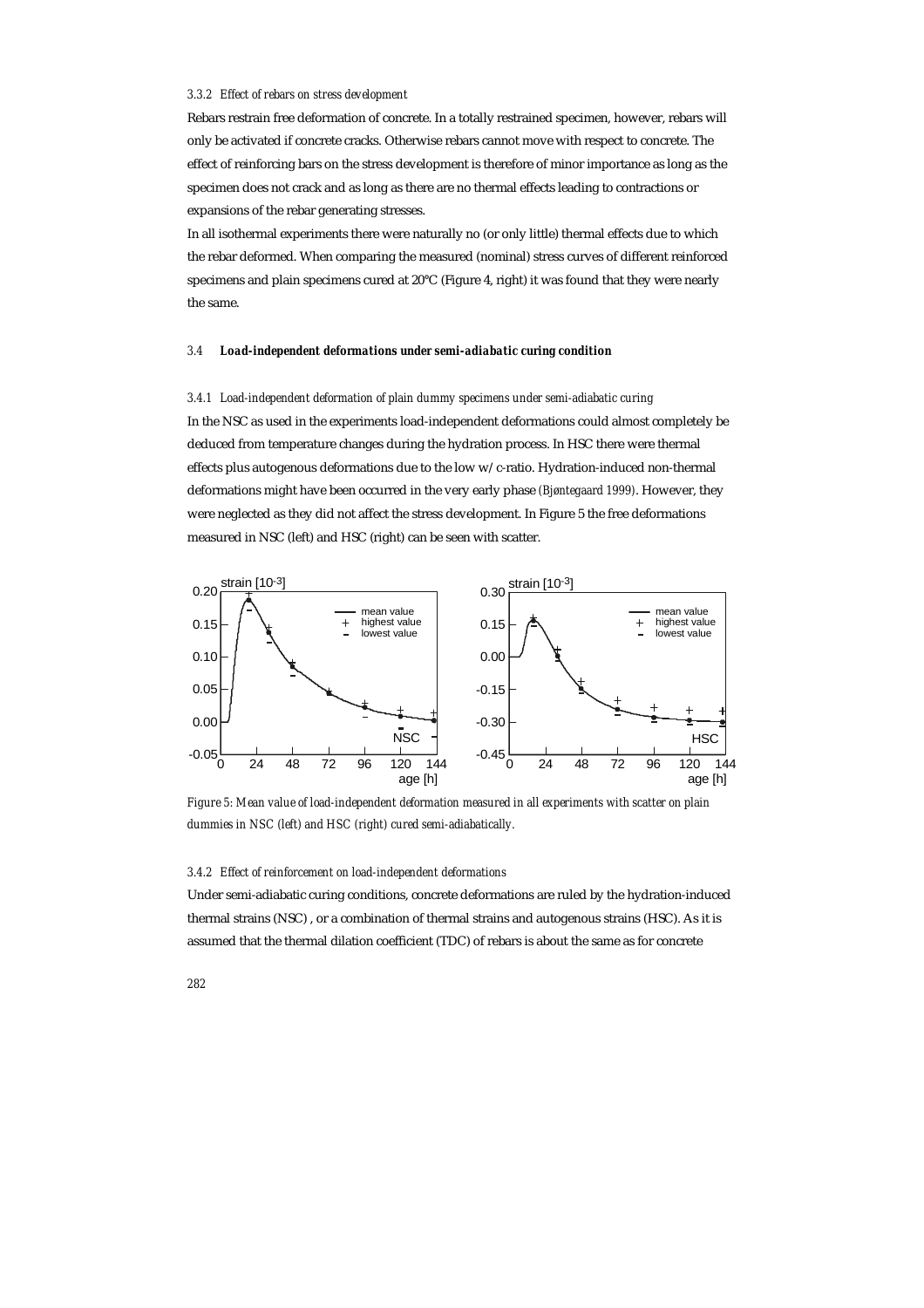(except for the early phase, see *Sule 2003*) the influence of the rebars on the thermal deformation is expected to be relatively small.



*Figure 6: Mean value of free deformation measured in all experiments with scatter in reinforced dummies in NSC (left) HSC (right) cured semi-adiabatically.* 

Figure 6 shows the mean value with scatter of concrete strain measured in all reinforced specimens in NSC (left) and HSC (right) cured semi-adiabatically. As expected the total free deformation measured after 144 hours is in most reinforced specimens smaller than in plain specimens (compare Fig. 5, *Sule 2003*). On the basis of the few tests on NSC-specimens no clear trend could be found of the effect of reinforcement. The effect of reinforcement found in HSC cured semi-adiabatically is in accordance with what was found in HSC cured isothermally (see chapter 3.2).

## *3.5 Stress development under semi-adiabatic curing condition*

#### *3.5.1 Effect of reinforcement on stress development in NSC*

As discussed earlier NSC undergoes almost only thermal deformations. Assuming that reinforcement steel has approximately the same TDC as concrete there should hardly be any effect of rebars on the stress development as long as the specimen is uncracked. In Figure 7 it can be seen that compressive stresses are approximately the same in specimens with and without rebars. In Figure 7, left, the measurements in one experiment were started too late which is the reason why smaller compressive stresses were reached. In a test on a specimen with one rebar there was a problem with the control system keeping the specimen longer under compression than necessary. This test is not further mentioned.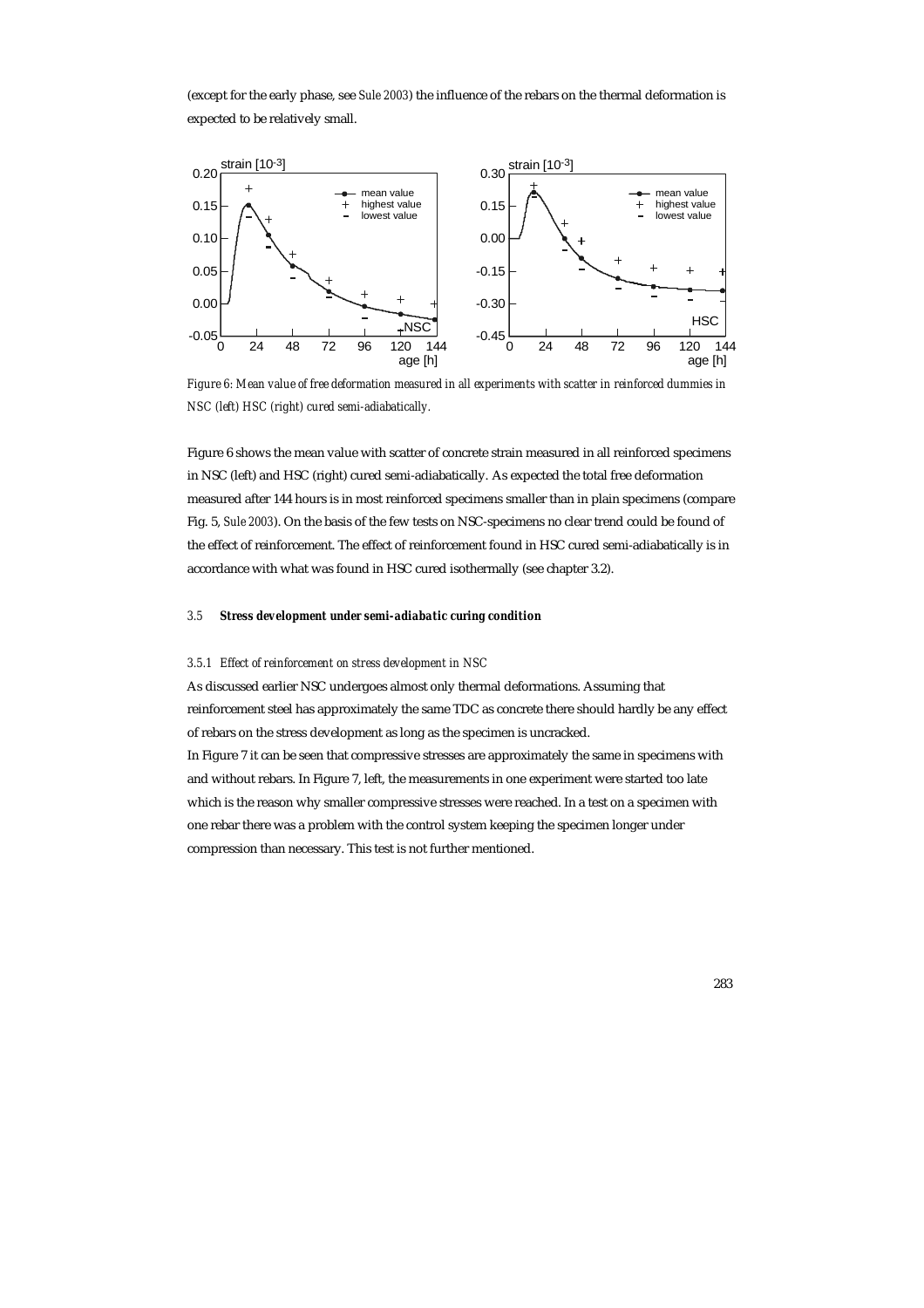

*Figure 7: Development of nominal stresses in plain and reinforced specimens under semi-adiabatic curing in NSC, four rebars (left) and 1 rebar (right).* 

Comparing Figure 7, left and right, it appears that the reinforcement configuration has a major influence on the cracking behaviour of specimens at early age. Due to the formation of smaller cracks the formation of the first through-crack is postponed in the specimen with four rebars. The specimen reinforced with one rebar, on the other hand, cracks even earlier than the unreinforced specimen.

## *3.5.2 Effect of reinforcement on stress development in HSC*

In Figure 8, left, it can be seen that a relatively low reinforcement percentage (0.75%) hardly influences the stress development in HSC. The nominal compressive and tensile stresses are slightly higher than in a plain specimen. However, the reinforced specimens crack at about the same moment as the plain specimen. In specimens with a higher reinforcement ratio (e.g. 1.36% in Figure 8, right) it can be observed that four rebars postpone the moment of through-cracking.



*Figure 8: Effect of a low reinforcement ratio (0.75%, left) and medium reinforcement ratio (1.36%, right) on the stress development in HSC under semi-adiabtic curing condition.*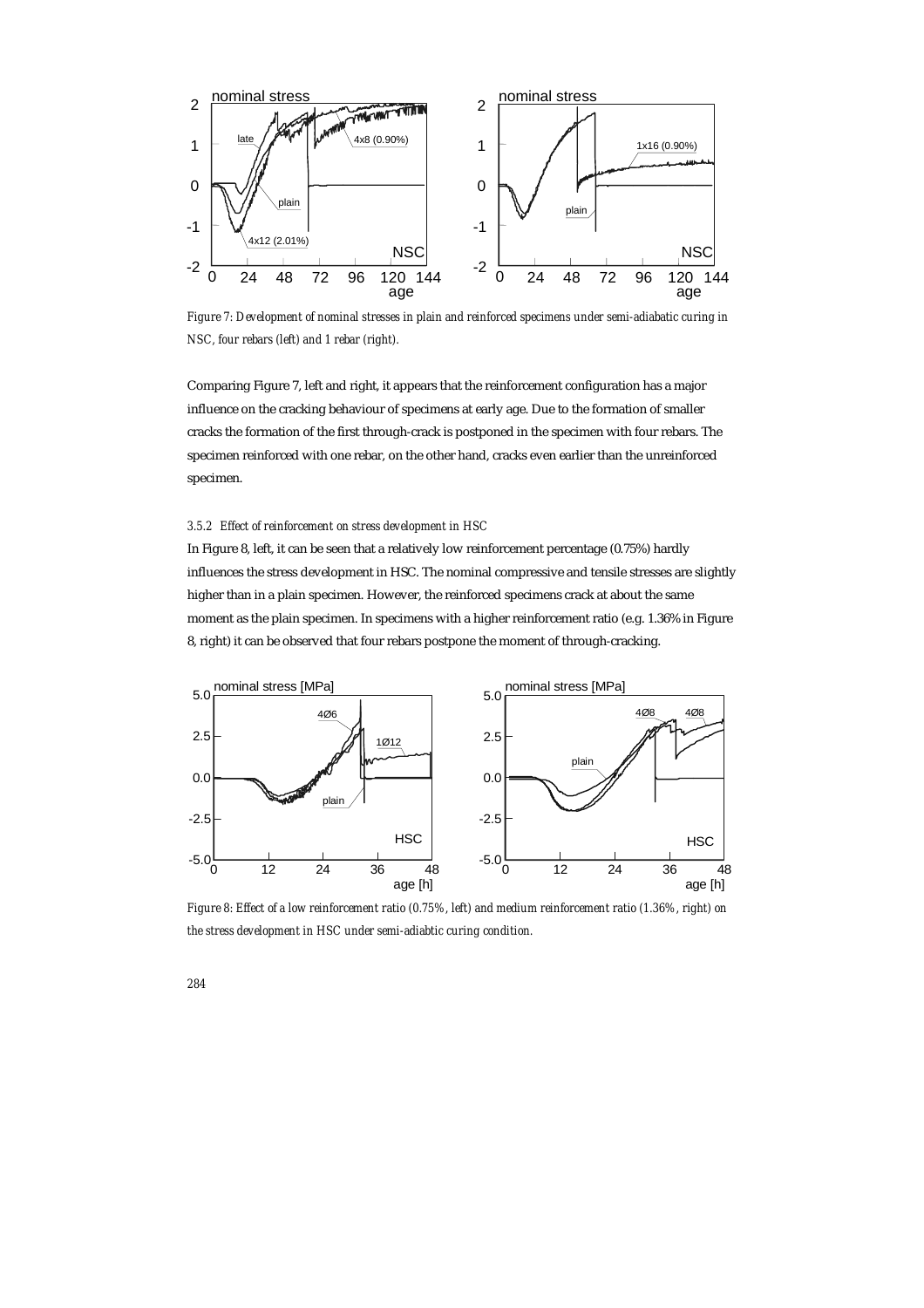When comparing the cracking behaviour of plain and reinforced specimens it strikes that the plain specimen cracked suddenly after about 33.5 h, whereas the stress-age curve of the specimens reinforced with four rebars "bent" before the first through-crack (Figure 8, right). After cracking, stresses built up in a reinforced specimen until the concrete tensile strength were reached again at a later moment and so on.



*Figure 9: Effect of reinforcement configuration(four rebars, left and one rebar, right) on the stress development.* 

Figure 9 illustrates the effect of the reinforcement configuration at higher reinforcement ratios (1.36 %, 3.11 % and 3.38 %) in HSC. Comparing a plain specimen with differently reinforced specimens it can be seen that higher compressive stresses built up in reinforced specimens and the zero stress was passed later. With increasing reinforcement percentage the compressive stresses increased. Figure 9 (right) illustrates the stress developments of specimens reinforced with one rebar. It can be seen that the specimens with one rebar cracked even earlier or at the same age than the plain specimen.

# **4 Analyses of the experimental results**

# *4.1 Influence of reinforcement on early-age cracking*

The probability of cracking of concrete structures is often based on the development of stressinducing deformations and concrete properties, i.e. the development of tensile stresses. The effect of reinforcement has been neglected up to now. For NSC structures this assumption is a reasonable approach.

However, in HSC, which is known to be prone to early-age cracking due to autogenous shrinkage, reinforcement was found to have a "strain enhancing effect" (Figure 9, left). As a result the probability of major through-cracks is reduced in reinforced HSC-elements.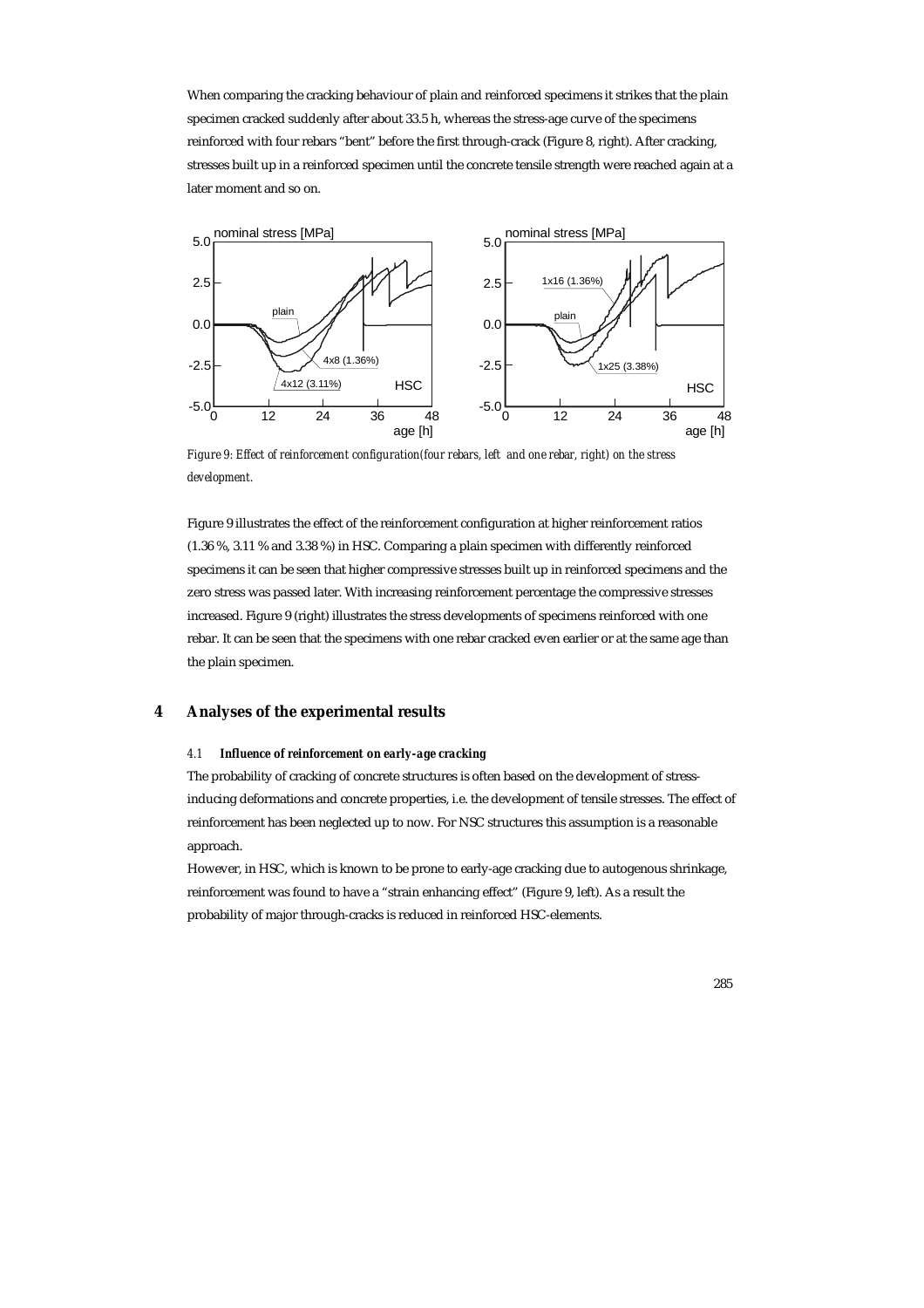The experimental results show that especially TSTM-specimens reinforced with four rebars postpone the occurrence of the first major crack (compare Figure 9, left). The deviating curve indicates that fine cracks are formed. This is confirmed by Figure 10, right (*Sule 2003*).



*Figure 10: Crack pattern in the middle of the cross section (A-A, left) and in the vicinity of the rebars (B-B, right)* of a reinforced HSC-specimen (4 ∅ 12) cured semi-adiabatically.

It is assumed that the formation of smaller cracks is initiated by a crack processing zone developing around the rebar. These smaller cracks increase the strain capacity of the TSTM-specimen before the occurrence of the first through-crack.

# *4.2 Defining a crack criterion*

In order to define a crack criterion based on the data obtained in this research the 5%-fractile value is taken that can be calculated with a standard deviation of 0.09 $\cdot$   $f_{\text{ctm,sp}}$  –1.64 $\cdot$ 0.09 $\cdot$   $f_{\text{ctm,sp}}$ ) at 0.6·fctm,sp. In practice a stress cracking criterion of 0.5·fctm which equals 0.45·fctm,sp (MC90) is often applied.

The stress/strain relation of plain HSC-specimens can be described with a linear diagram (Figure 12, left) where the cracking strain  $\varepsilon_{cr}$  is reached at  $0.6 \cdot f_{ctm,sp}$ . Then  $\varepsilon_{cr}$  can also be written as  $\varepsilon_{cr,plain}$ . For reinforced specimens a bilinear diagram (Figure 12, right) applies. In the bilinear diagram the elastic strain <sup>ε</sup>*el* is reached at the first crack criterion *CC1* given with the empiric Eq. 1 (*Sule 2003*).

$$
\sigma_c > f_{ctm,sp} \cdot \left(\frac{c}{h} + \frac{d_s}{\omega}\right) \tag{1}
$$

c concrete cover

- h smallest side length of concrete prism surrounding one rebar (see Figure 11)
- ds diameter of rebar
- ω reinforcement ratio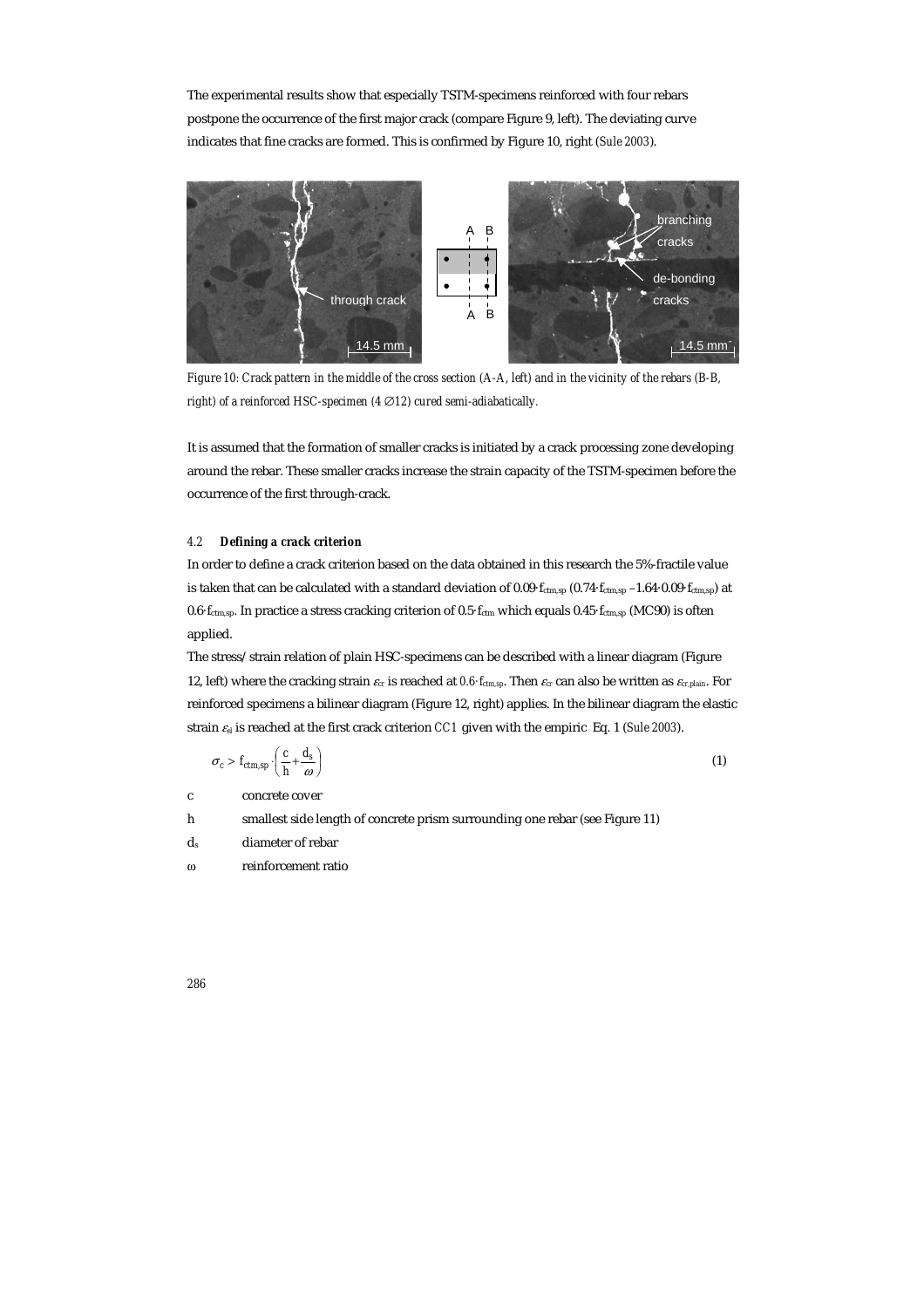

*Figure 11: Definition of prism of concrete surrounding a reinforcing bar (h<sub>1</sub><h<sub>2</sub> therefore is h= h<sub>1</sub>).* 

The cracking strain of a reinforced specimen <sup>ε</sup>*cr,reinforced* is reached at the second crack criterion *CC2*  (*0.6 f<sub>ctm,sp</sub>*). If  $\varepsilon_{cr,plain}$  and  $\varepsilon_{cr,reinforced}$  are known the strain enhancing effect of reinforcement can be quantified with the help of a *strain enhancement factor*  $\eta_{cr}$  (Eq. 2).:



*Figure 12: Model for stress/strain relation for plain (left) and reinforced (right) HSC-specimens for restrained load-independent deformations.* 

$$
\eta_{cr} = \frac{\varepsilon_{cr, reinforcement}}{\varepsilon_{cr,plain}}\tag{2}
$$

Eq. [2] relates the cracking strain <sup>ε</sup>*cr,reinforced* of a reinforced specimen to the cracking strain of a plain specimen <sup>ε</sup>*cr,plain*.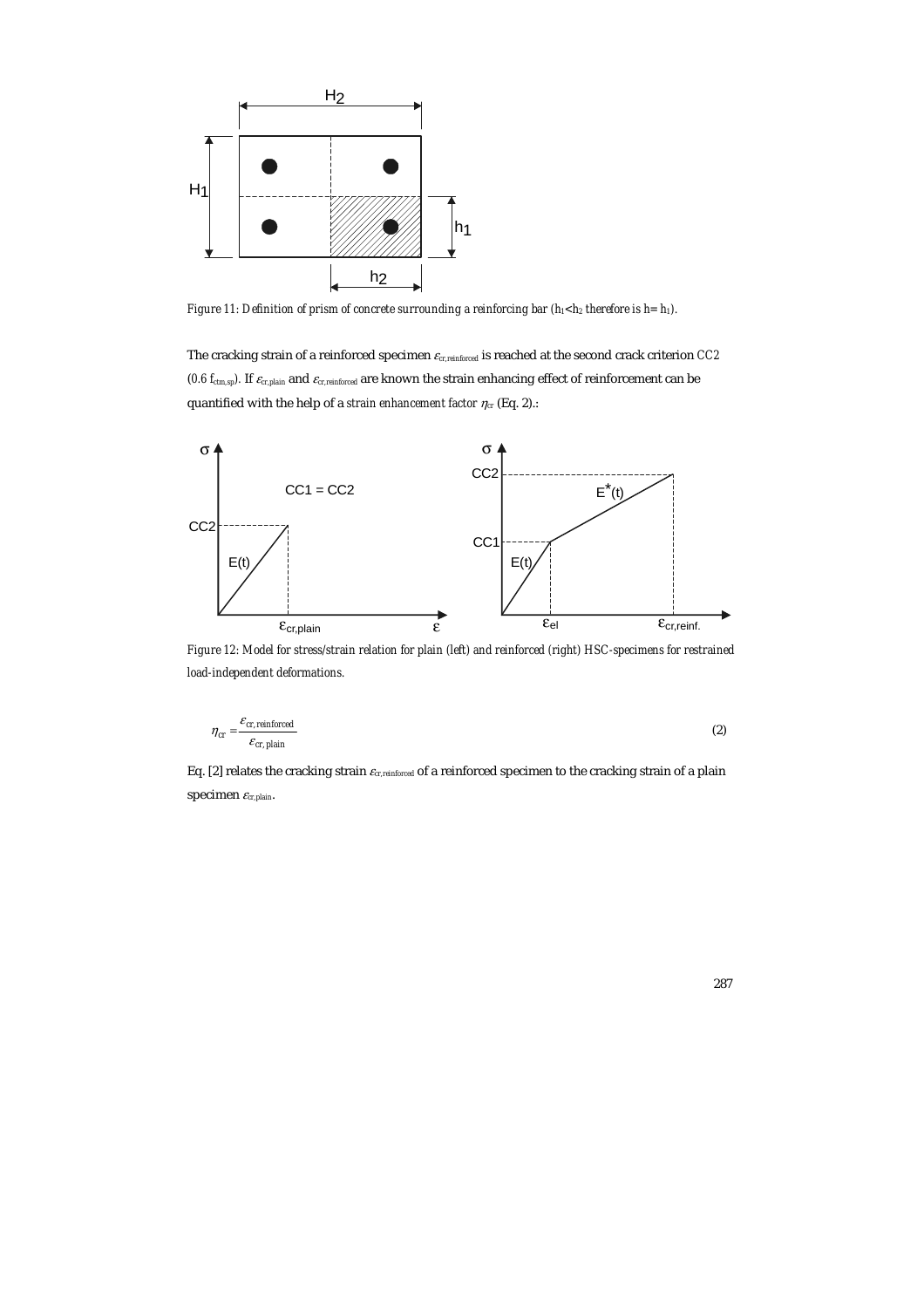*Table 4: Cracking strain of plain and reinforced HSC-specimen cured semi-adiabatically.* 

| test             | $\omega$<br>[%] | $E_{cr}$<br>$[10^{-6}]$ | mean value<br>$[10^{-6}]$ | standard<br>deviation | mean value<br>$[10^{-6}]$ | standard<br>deviation |
|------------------|-----------------|-------------------------|---------------------------|-----------------------|---------------------------|-----------------------|
|                  |                 |                         |                           | $[10^{-6}]$           |                           | $[10^{-6}]$           |
| plain            |                 | 91                      | 92                        | 7                     | 92                        | 7                     |
| plain            |                 | 92                      |                           |                       |                           |                       |
| $4\varnothing 8$ | 1.36            | 161                     |                           |                       |                           |                       |
| $4\oslash 8$     | 1.36            | 160                     | 170                       | 16                    |                           |                       |
| $4\varnothing 8$ | 1.36            | 188                     |                           |                       | 170                       | 20                    |
| $4\varnothing12$ | 3.11            | 168                     |                           |                       |                           |                       |
| $4\varnothing12$ | 3.11            | 198                     | 169                       | 28                    |                           |                       |
| $4\varnothing12$ | 3.11            | 142                     |                           |                       |                           |                       |

Table 4 presents the cracking strain measured in plain specimens and specimens reinforced with four rebars. The presence of reinforcement appears to have a substantial impact on the strain at which the first through-crack occurs. The figures also indicate that the reinforcement ratio, i.e. whether it is 1.36% or 3.11%, has only a minor influence on the cracking strain. With the values summarised in Table 4 it can be seen that the strain capacity of specimens reinforced with four rebars is on average 1.85 times higher than the strain capacity of plain specimens.

#### *4.3 Development of bond stress at early age*

On the basis of the experimental data obtained in pull-out tests (*Sule 2003*) on young concrete, a bond stress-slip relation has been formulated as a function of the degree of hydration. For this relation a power function (Eq. 3) has been chosen. This choice was made in order to make it possible to use the analytical method of *Noakowski (1978)* for calculating crack widths and the required minimum reinforcement ratio.

The experimental results of pull-out tests could be well described with Eq. 4 that appeared to be applicable for both NSC and HSC. The parameters a and b only depend on the critical degree of hydration  $\alpha_0$  and the mean value of cube compressive strength as the function of the degree of

hydration,  $f_{cm}(\alpha)$ . With a=  $4.8 \cdot \alpha_0 \cdot f_{cm}(\alpha)$  and b=  $3.6 \cdot \alpha_0$ , the calculated theoretical crack width (Eq. 5) in NSC was almost identical to the one based on formula from earlier research. For HSC, however, smaller crack widths were calculated. This seems reasonable as the bond between HSC and rebar is better than in NSC. In order to validate the author's equation more experiments have to be performed with different types of concrete.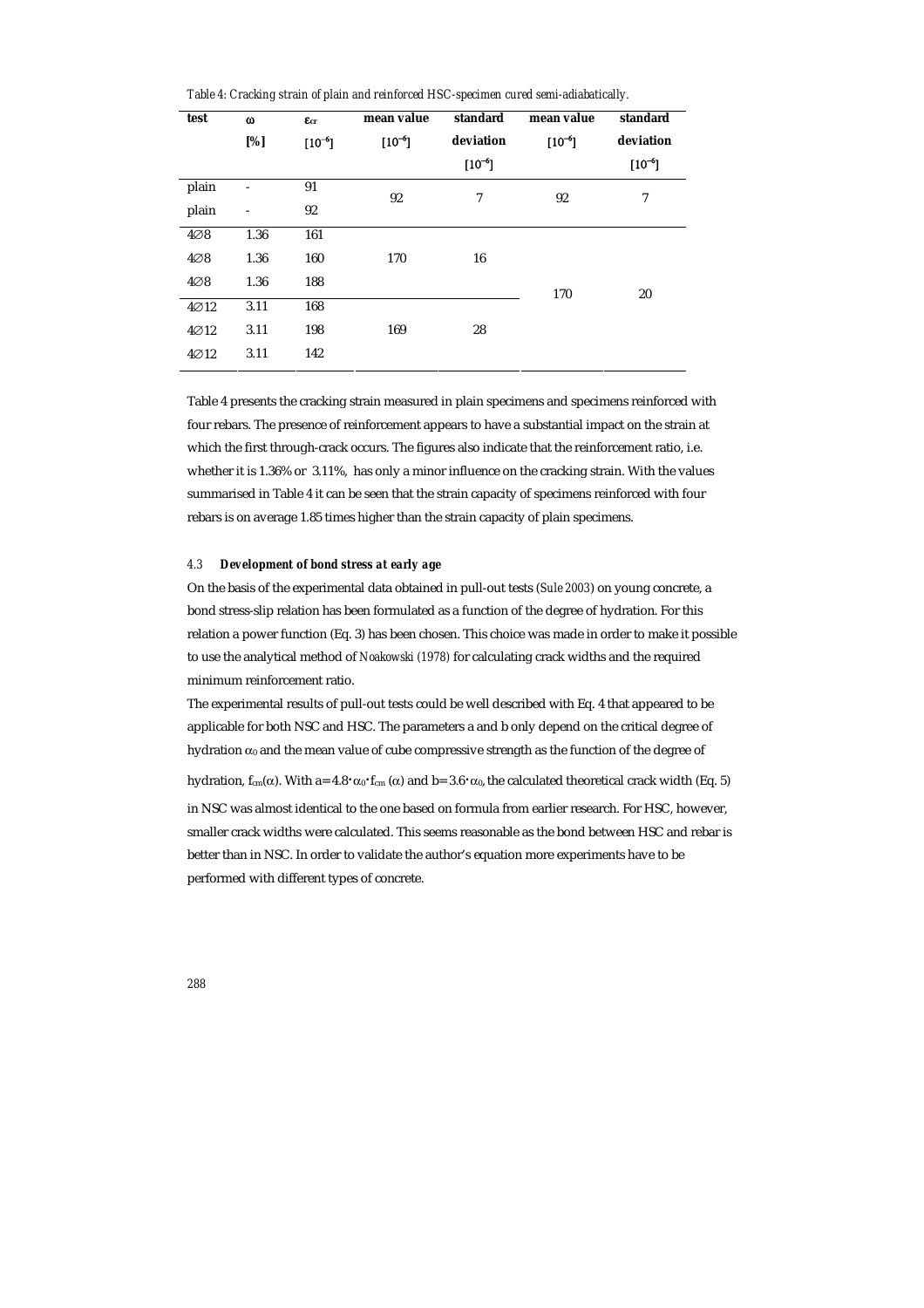$$
\tau_b = a \cdot \Delta^b \tag{3}
$$

$$
\tau_b(\Delta,\alpha) = 4.8 \cdot \alpha_0 \cdot f_{cm}(\alpha) \cdot \Delta^{3.6 \cdot \alpha_0} \tag{4}
$$

$$
W_{cr} = 2 \cdot \Delta_{cr} = 2 \left[ \frac{1+b}{8} \cdot \frac{d_s}{a \cdot E_s} \cdot \frac{\sigma_{s,cr}^2}{(1+n\omega)} \right]^{1+b} \tag{5}
$$

# **5 Example: Early-age cracking on a HSC cantilever bridge (2nd Stichtse Brug)**

# *5.1 Calculating crack width and number of cracks due to load-independent deformations*

In an earlier project *Gall (1997)* calculated the crack width and required reinforcement for the deck of an on site cast free cantilever bridge (2nd Stichtse Brug) subjected to shrinkage and temperature effects. In order to verify his calculations he compared his results with crack widths measured on site. A comparison of the author's experimental results and *Gall's* work is reasonable as the investigated HSC-mixture was the same in both cases.

Figure 13 shows the calculated concrete stress development according to *Gall*. The restraint of the deformations by the previously cast segment has been calculated with the FE-package DIANA and is 50 % (Figure 13, right, *Van der Veen et. al., 1996*). The mean value of the calculated moment of cracking  $t_r$  is after 58 hours. In practice cracking was observed between 52 and 71 hours. Although the difference between calculated and measured value is not extreme, it has to be noticed that a difference of several hours in the time until cracking corresponds to a considerable difference in the allowable temperature or strain difference.



*Figure 13: Calculated stress development according to* Gall (1997) *and restraint of calculated deformations of a newly cast segment according to* Van der Veen et. al. (1996)*.*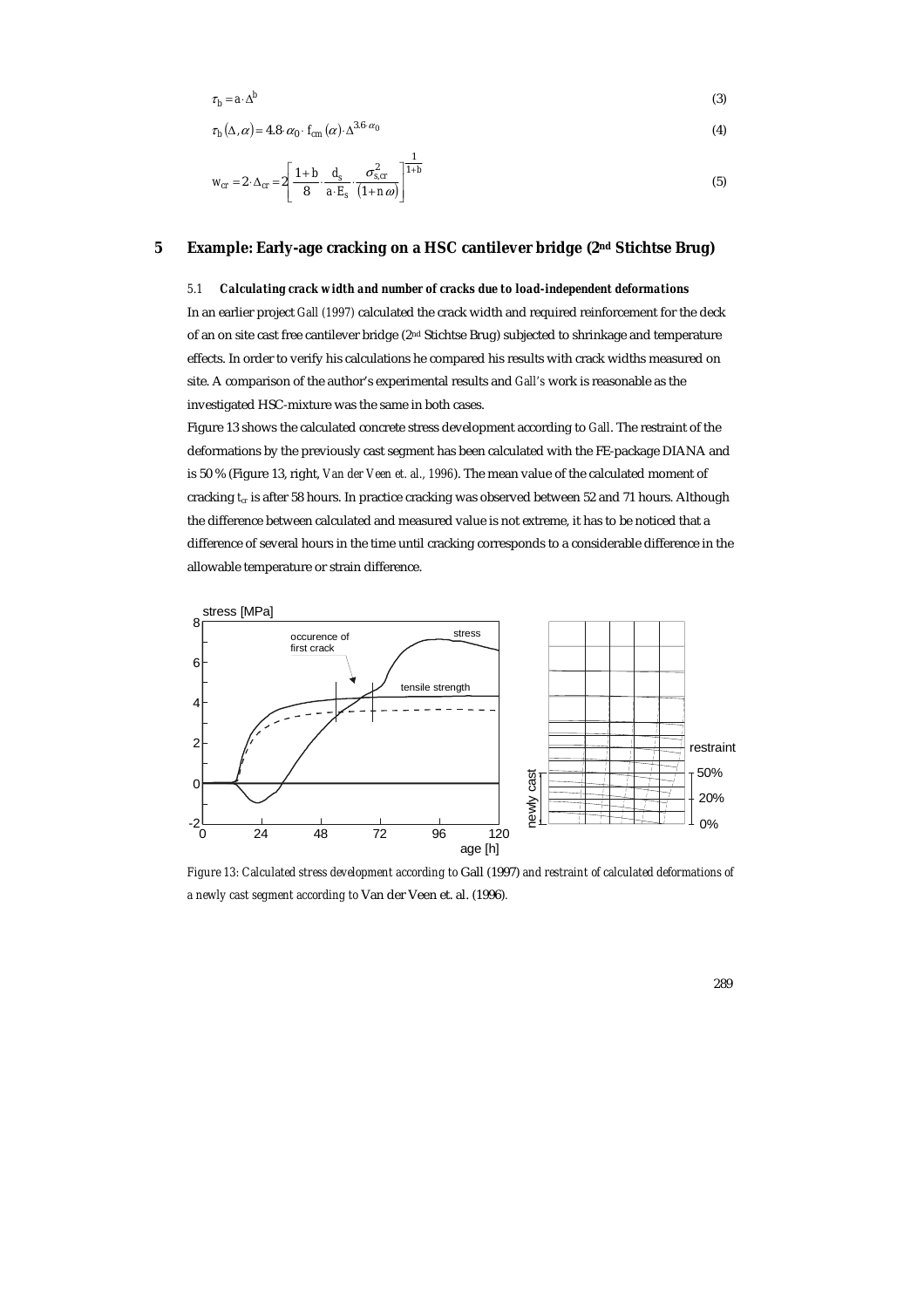Table 5 summarizes the parameters calculated by *Gall* for determining the crack width and the number of cracks. In order to calculate crack widths *Gall* used Eq. 5 developed by *Noakowski (1978)*. The number of cracks were calculated with Eq. 6, assuming that the temperature drop ∆*T* after the first crack causes the dominant part of the deformation. For this reason autogenous shrinkage is not accounted for. For the number of cracks it holds:

$$
n_{crack} = \frac{\Delta T \cdot \alpha_{cT} \cdot l_{crack}}{w_{cr}} \tag{6}
$$

∆T temperature drop after the first crack

 $\alpha$ <sub>T</sub> thermal dilation coefficient of concrete

| I <sub>crack</sub> | considered length where cracks occur |  |  |  |  |
|--------------------|--------------------------------------|--|--|--|--|
|--------------------|--------------------------------------|--|--|--|--|

w<sub>cr</sub> average crack width at instance of cracking

#### *Table 5: Parameters calculated by* Gall (1997)*.*

| $T_{cr}$ [h] | $f_{\text{ctm}}(t_{cr})$ [Mpa] | $\sigma_{c,cr}$ [Mpa]           | $E(t_{cr})$ [Mpa] | $\Delta T$ [K] |
|--------------|--------------------------------|---------------------------------|-------------------|----------------|
| 58           | 3.54                           | $0.85* f_{\rm ctm}(t_{\rm cr})$ | 39428             | 23             |

# *5.2 Comparing calculation results and observation on site*

For a reinforcement percentage of 1.25%, realized with ∅ 20-120, *Gall* calculates a mean crack width of 0.14 mm and a maximum crack width of 0.18 mm. The maximum measured crack width was 0.17 mm with a smaller deviation as calculated. These values are in good accordance to each other. Using the same parameters as *Gall* did, the average crack width calculated with Eq. 5 was 0.12 mm using the parameters a and b from Eq. 4. Then the maximum crack width is calculated to 1.3 \* 0.12 mm=0.16 mm (*Noakowski 1978*).

On site 7 cracks were counted in contrast to 13 cracks that were calculated by *Gall* and 11 calculated by using the parameters a and b from Eq.4 and  $\sigma_{c,q}=4.5$  Mpa. This difference could not be explained by *Gall*. However, it has to be kept in mind that Eq. 6 is only a rough approximation especially if the state of crack formation has not been terminated. Then the concrete strain between cracks is not taken into account. Another reason might be that some of the calculated cracks might be not visible on the surface due to the crack distributing effect of the rebars.

#### *5.3 Comparing calculation to experimental results*

In practice it is still a problem how to quantify fine cracks. By comparing the calculated number of cracks with the counted number of cracks (11 vs. 7 and 13 vs. 7), it can be found that the strain capacity of the flange is 1.57 to 1.86 times larger than calculated. This is the same range of the effect of reinforcement on the cracking behaviour that was found in the TSTM-experiments (chapter 4.2). Hence, it can be concluded that in this respect the results from the TSTM-experiments are in close agreement with observations on site and constitute a good explanation for the latter phenomenon.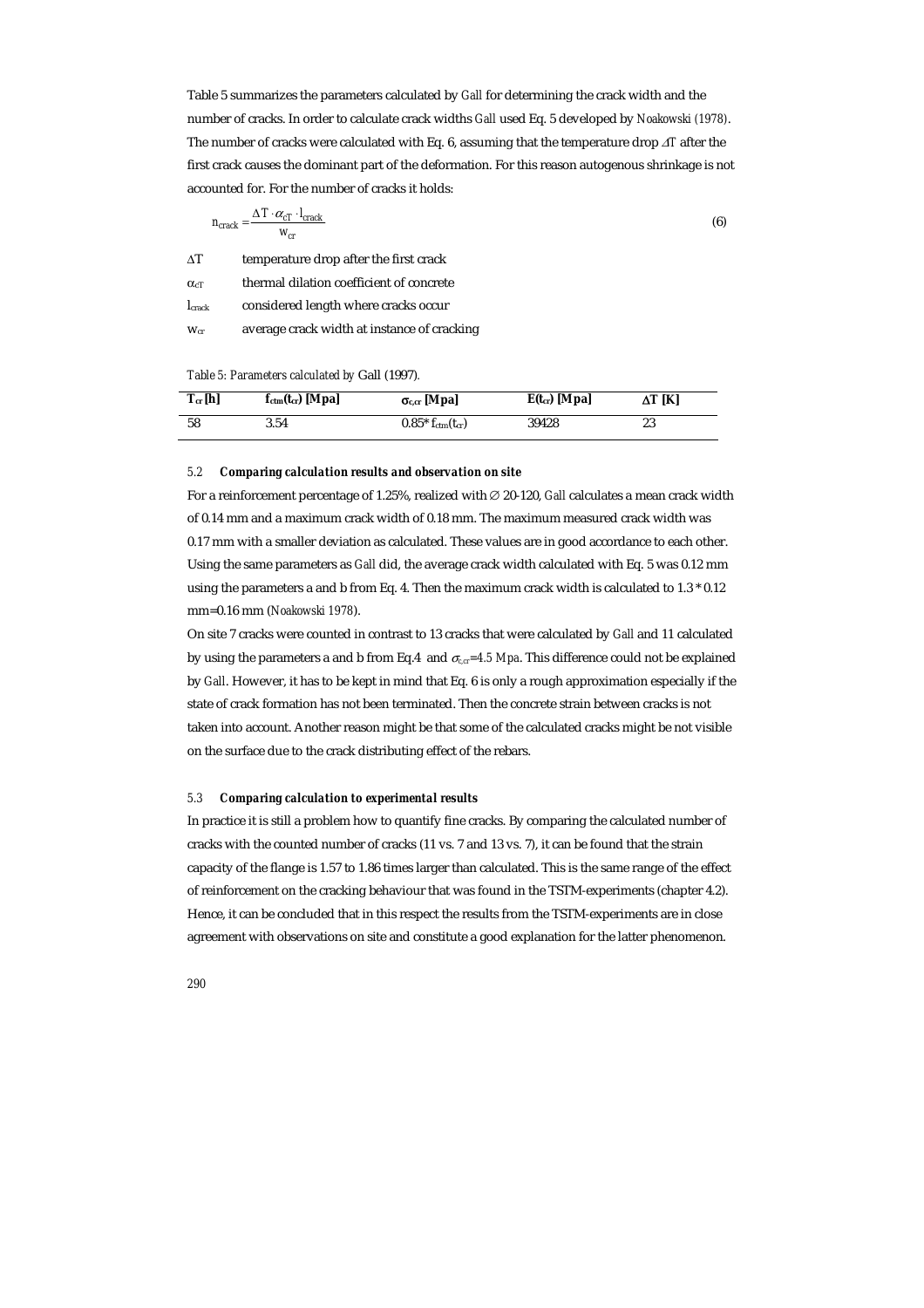# **6 Conclusion**

Due to the elaborated experimental set-up and the long testing period (at least one week per test) only limited test data could be generated. Based on this test data, however, it was found that the reinforcement configuration had more influence on the moment of cracking than the reinforcement ratio. Generally, the effect of reinforcement can be considered as advantageous. For practice this means that less cooling or fewer dilation joints are needed in order to prevent through-cracking at early-age. Or, in other words, the probability of cracking in highly reinforced structures is lower than has been estimated in calculations where the effect of reinforcement is completely ignored. For quantifying the effect of reinforcement on the stress development due to restrained loadindependent deformations, a "strain enhancement factor" has been introduced. From the experiments with HSC-specimens reinforced with four rebars this factor reached a mean value of 1.85. For practice this means that strains calculated on the basis of a stress criterion are short selling reinforced HSC as its strain capacity is 85% higher than the plain HSC strain. Summing up, the effect of reinforcement that has been found (pronouncedly in HSC) justifies to reduce the reinforcement percentage for early-age crack control up to 10% in HSC.

# **7 Acknowledgement**

The assistance of the laboratory technicians of Stevin laboratory is gratefully acknowledged. A special thanks goes to Mr A. van Rhijn for performing the experiments. This project could be realised thanks to the financial support of the Dutch Technology Foundation (STW) and the Ministry of Transport, Public Works and Water Management (RWS).

# **Literature**

- Emborg, M., Bernander, S. (1994), *Assessment of risk of thermal cracking in hardening concrete*, ASCE Journal of Structural Engineering, Vol. 120, No. 10, pp. 2893-2912.
- Koenders, E.A.B. (1997), *Simulation of Volume Changes in Hardening Cement-Based Materials*, Doctoral Thesis, TU Delft.
- Lokhorst, S.J., (2001), first print 1998, *Deformational behaviour of concrete influenced by hydration related changes of the microstructure*, Report 25.5-99-05, TU Delft.
- MC90 (1993), *CEB-FIB Model Code 1990 for concrete structures*, CEB Bulletin d'Information, No. 213/214, Comité Euro Interantional du Béton, Lausanne, pp. 437.
- Noakowski, P. (1978), *Die Bewehrung von Stahlbetonbauteilen bei Zwangsbeanspruchung infolge Temperatur*, Deutscher Ausschuss für Stahlbeton, Heft 296.